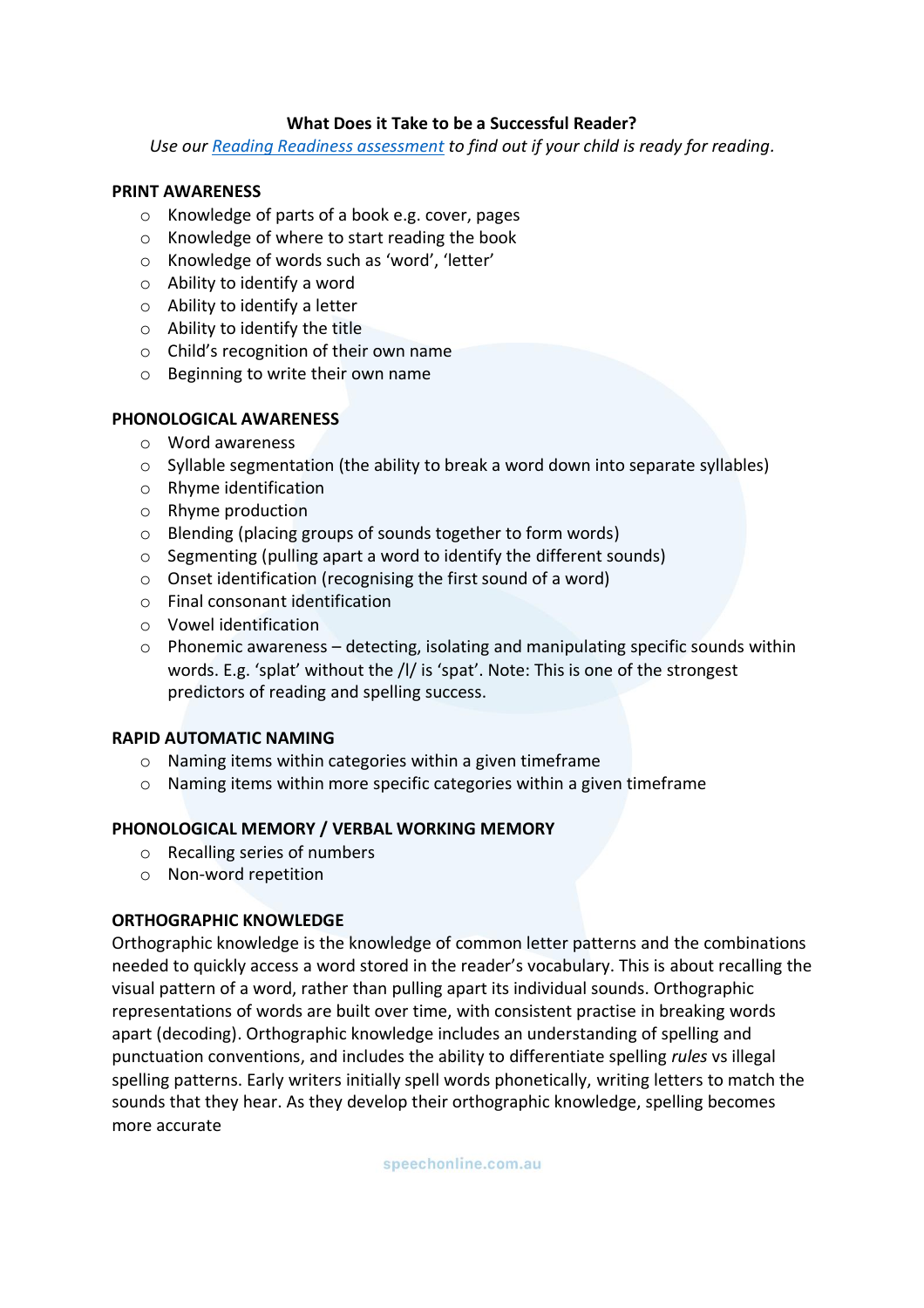Some possible indicators of weak orthographic knowledge include:

- Difficulty remembering frequently seen words
- Continually needing to sound-out frequently seen words
- Writing words as they are heard, without following spelling conventions
- Inconsistent spelling or reading of the same word
- Confusion over visually similar words such as no  $-$  on, for  $-$  of, of  $-$  off

Students struggling to develop orthographic knowledge require direct, intentional teaching of spelling rules.

Testing for orthographic knowledge will include:

- o Alphabetic awareness
- o Matching letters to sounds
- o Writing letters to form sounds
- o Identifying letter patterns (e.g. ck, ou, igh)
- o Non-word spelling
- o Non-word reading

## **MORPHOLOGICAL KNOWLEDGE**

Morphemes are the smallest units of a word that carry meaning. They may be bound together such as prefixes or suffixes (endings and beginnings), or unbound, such as base words. Morphological awareness is an important factor in reading, comprehension, and developing spelling skills.

### **STRONG VOCABULARY**

A strong, well-organised vocabulary is crucial for reading success. It supports reading comprehension and assists in developing reading fluency.

### **READING PRACTISE**

It is important that new readers and those who struggle with readers be given the time to work on their skills with an adult. Simply 'reading more' won't necessarily build their skills if they don't already have a strong literacy foundation.

There are three goals for reading instruction:

- 1. Reading accuracy
- 2. Reading fluency
- 3. Reading comprehension